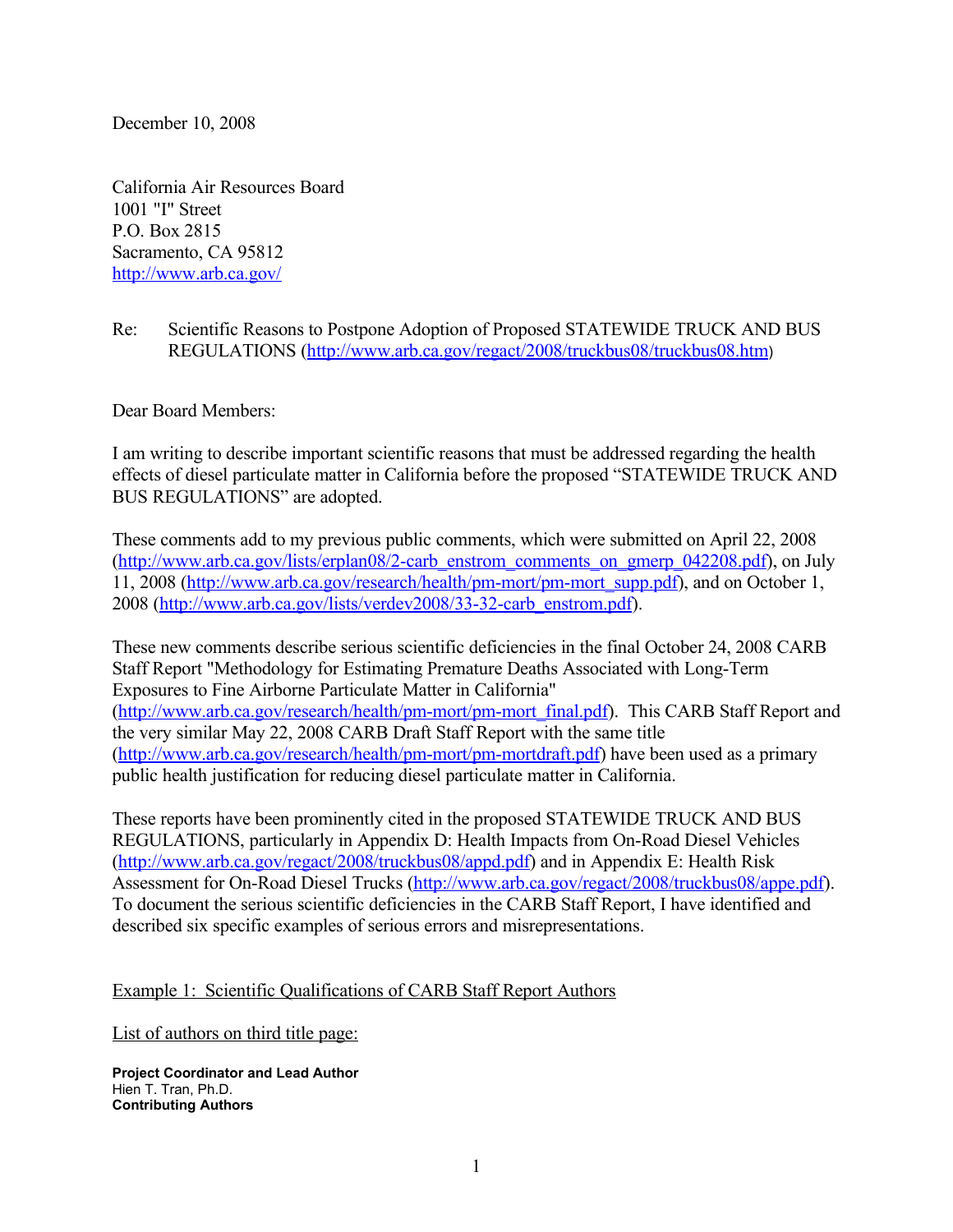Álvaro Alvarado, Ph.D. Cynthia Garcia Nehzat Motallebi, Ph.D. Lori Miyasato, Ph.D. William Vance, Ph.D.

## Response:

Because of my concerns about the unsatisfactory and unprofessional way in which the 148 pages of public comments in response to the May 22, 2008 CARB Draft Staff Report [\(http://www.arb.ca.gov/research/health/pm-mort/pm-mort\\_supp.pdf\)](http://www.arb.ca.gov/research/health/pm-mort/pm-mort_supp.pdf) were incorporated into the October 24, 2008 CARB Staff Report above, I have investigated the scientific qualifications of the report authors. My search of PubMed [\(http://www.ncbi.nlm.nih.gov/sites/entrez/\)](http://www.ncbi.nlm.nih.gov/sites/entrez/) identified only two peer reviewed papers by lead author Hien T. Tran. Furthermore, NONE the peer reviewed papers by Tran and the five contributing authors have been on topic of their report, fine particulate matter (PM2.5) and mortality in California.

Dr. S. Stanley Young of the National Institute of Statistical Sciences wrote to Governor Arnold Schwarzenegger regarding the May 22, 2008 CARB Draft Staff Report. In response, California EPA Secretary Linda S. Adams wrote a November 4, 2008 letter to Dr. Young [\(http://www.scientificintegrityinstitute.org/Adams110408.pdf\)](http://www.scientificintegrityinstitute.org/Adams110408.pdf). The Adams letter makes the following statement "Regarding the professional background of the authors, the lead author and project coordinator, Hien Tran, holds a doctorate degree in statistics from the University of California at Davis . . . ."

However, I have determined from the UC Davis Office of the University Registrar and the UC Davis Department of Statistics that Hien Tran holds NO Ph.D. in statistics from UC Davis. Also, I searched ProQuest Dissertation Express [\(http://disexpress.umi.com/dxweb#search\)](http://disexpress.umi.com/dxweb#search) and found NO evidence of a dissertation on any subject from any university awarded to the Hien T. Tran employed by CARB. ProQuest UMI Dissertation Publishing has been publishing dissertations and theses since 1938 and has published over 2 million graduate works from graduate schools around the world [\(http://www.proquest.com/en-US/products/dissertations/\)](http://www.proquest.com/en-US/products/dissertations/).

Although Tran is shown with a Ph.D. in the draft and final reports and in the December 7, 2007 CARB Research Division Organizational Chart [\(http://www.arb.ca.gov/html/org/orgrd.htm\)](http://www.arb.ca.gov/html/org/orgrd.htm), most citations of Tran in documents and meetings on the CARB website identify him as Mr. Hien Tran [\(http://www.arb.ca.gov/db/search/search.htm\)](http://www.arb.ca.gov/db/search/search.htm). It is very important to have Tran clarify the actual status and nature of his alleged Ph.D. degree. This issue has direct relevance to the honesty of Tran and to the scientific integrity of the draft and final reports on which he is the lead author.

# Example 2: Review Process for CARB Staff Report

## Paragraph from Executive Summary:

"The methodologies and results presented in this report have been endorsed by our scientific advisors, Dr. Jonathan Levy of Harvard University, Dr. Bart Ostro of the Office of Environmental Health Hazard Assessment, and Dr. Arden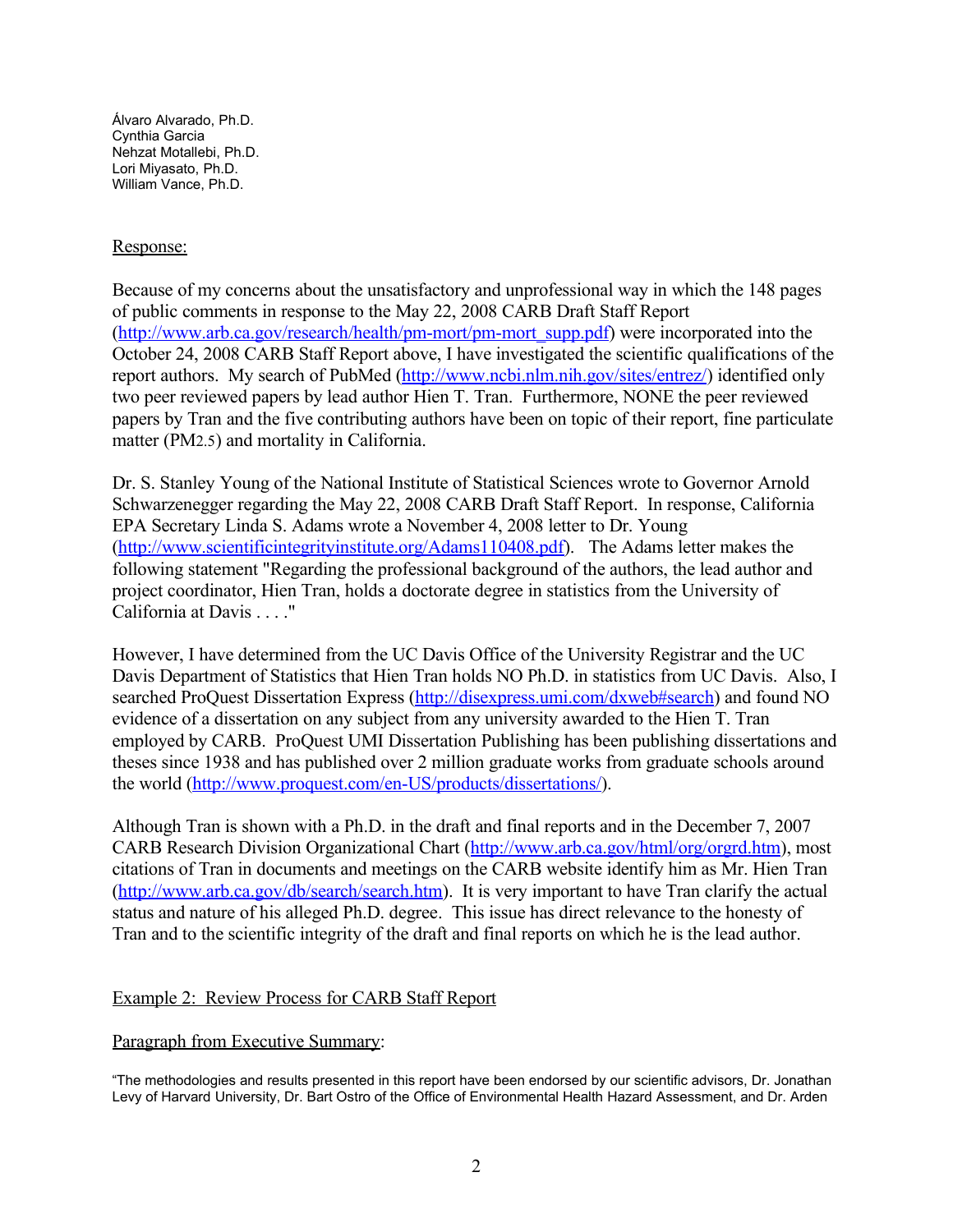Pope of Brigham Young University. **This report underwent an external peer review by experts selected through an independent process involving the University of California at Berkeley, Institute of the Environment. The results of the peer review process have been incorporated into this report.** In addition, all public comments received on the May 22, 2008 draft version of the report have been incorporated into this staff report. Specific responses to individual comments are addressed in Appendix 5."

## Response:

Based on my November 12, 2008, 11 AM telephone conversation with Hien Tran, only the CARB Draft Staff Report underwent external peer review. This agrees with the posted CARB Peer Review Committee Background [\(http://www.arb.ca.gov/research/health/pm-mort/prc.htm\)](http://www.arb.ca.gov/research/health/pm-mort/prc.htm). The final CARB Staff Report and the 148 pages of public comments were never shown to the external peer reviewers. Consequently, the final report does not contain all the changes that are warranted based on the public comments. Note that the Executive Summary of the final report is virtually identical to the Executive Summary of the draft report. I do not believe that the external peer reviewers would have approved the final report as written if they had seen the public comments. The final report should be sent to and fully evaluated by the external peer reviewers before it is used by CARB as public health justification for new diesel truck regulations.

## Example 3: Geographic Variation of Relationship Between PM2.5 and Deaths in Cohort Studies

## Paragraph from pages 25-26:

"**Other important screening criteria include a desire for geographic appropriateness**. This does not necessarily mean that only studies in California can be used for risk evaluations in California, but it means that significant factors that vary geographically should be addressed. This can occur at multiple levels. For example, a study in a developing country may not be directly applicable to the U.S., due to differences in age distributions, underlying disease patterns, pollutant composition, standard of health care, and many other factors. Within the U.S., regional differences could occur if the composition of PM2.5 differed significantly and more/less toxic agents could be identified, or if concentration-exposure relationships differed significantly (i.e., due to differences in air conditioning prevalence). While there are some noticeable differences between California and other states in terms of climate and concentrations of PM constituents, **there is little evidence for California's relative risk to be differentiated from the U.S. average**. More explicitly, there is not adequate evidence at present regarding the quantitative differential toxicity of different particle constituents, and national and regional information about exposure-concentration differentials, to make any formal adjustments."

## Response:

There is substantial evidence from six different sources that there is substantial geographic variation in the relationship between PM2.5 and deaths within the United States and/or that there is little or no current relationship between PM2.5 and deaths in California:

1) Figure 21 "Fine Particles and Mortality Risk" on page 197 of the 2000 HEI Reanalysis Report by Krewski et al. shows "medium mortality" in California: "0.711<relative risk of mortality<0.919". This finding is based the HEI analysis of 1982-1989 deaths in the ACS 1982 Cancer Prevention Study (CPS II) cohort. Figure 21 has been discussed in my April 22, 2008, July 11, 2008, and October 1, 2008 public comments cited above and in my June 1, 2006 *Inhalation Toxicology* response [\(http://www.scientificintegrityinstitute.org/IT060106.pdf\)](http://www.scientificintegrityinstitute.org/IT060106.pdf).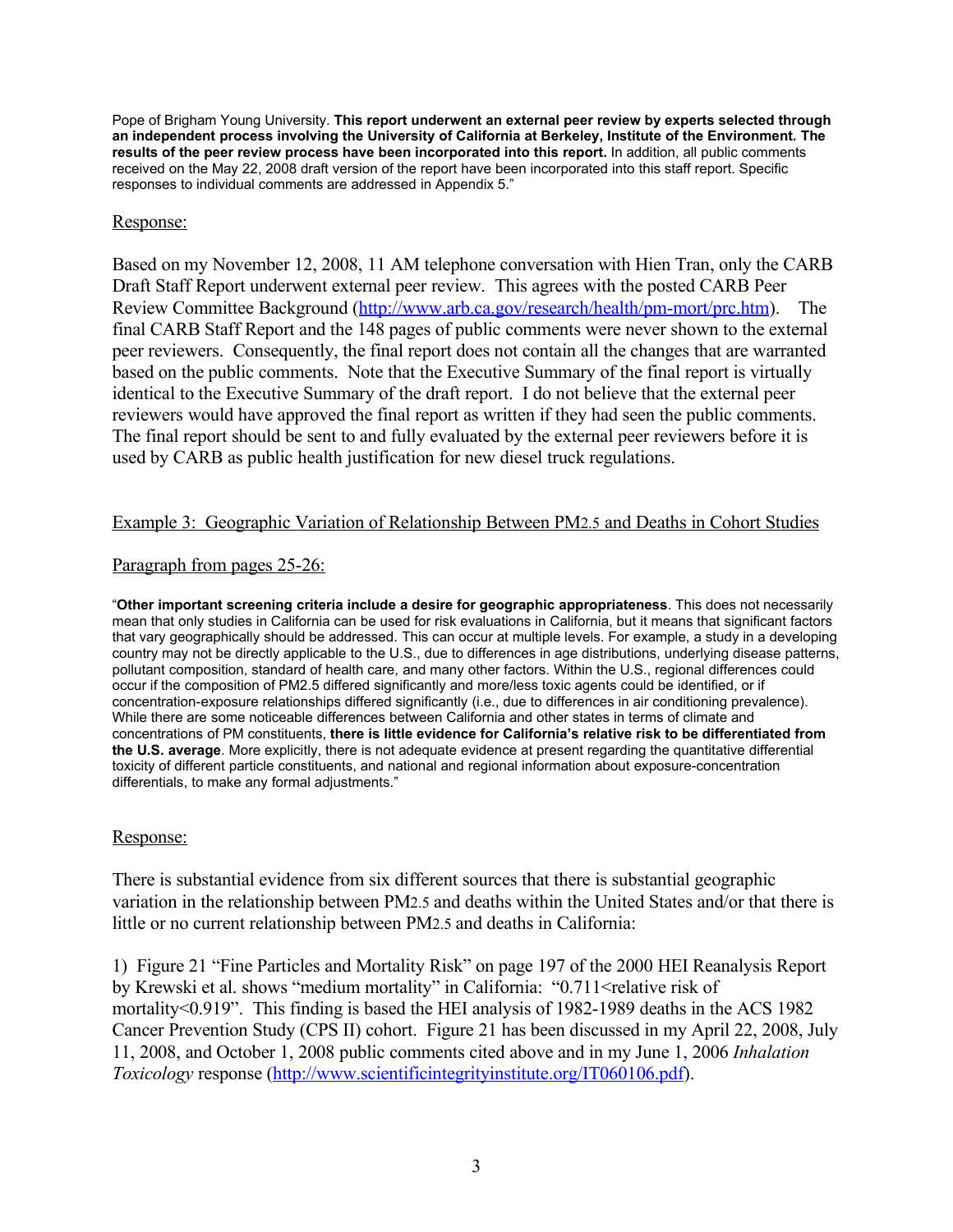2) Pages 6-265 and 6-266 of March 2001 US EPA Second External Review Draft Air Quality Criteria for Particulate Matter Volume II (EPA 600/P-99/002bB)

[\(http://cfpub.epa.gov/ncea/cfm/recordisplay.cfm?deid=20810\)](http://cfpub.epa.gov/ncea/cfm/recordisplay.cfm?deid=20810) contain the following sentences: "The overlay of mortality with air pollution patterns is also of much interest. The spatial overlay of long-term PM<sub>2.5</sub> and mortality (Krewski et al., 2000; Figure 21) is highest from southern Ohio to northeastern Kentucky/West Virginia, but also includes a significant association over most of the industrial midwest from Illinois to the eastern non-coastal parts of North Carolina, Virginia, Pennsylvania, and New York. . . . The apparently substantial differences in PM<sub>10</sub> and/or PM<sub>2.5</sub> effect sizes across different regions should not be attributed merely to possible variations in measurement error or other statistical artifact(s). Some of these differences may reflect: real regional differences in particle composition or co-pollutant mix; differences in relative human exposures to ambient particles or other gaseous pollutants; sociodemographic differences (e.g., percent of infants or elderly in regional population); or other important, as of yet unidentified PM effect modifiers."

3) Slide 46 in the July 23, 2001 EPA CASAC presentation by Dr. Lester D. Grant shows no relationship between PM2.5 and deaths in the "West" based on the 2000 HEI Reanalysis (ACS CPS II cohort). For further details read pages S-10 and S-11 of the July 11, 2008 public comments by Jon M. Heuss ([http://www.arb.ca.gov/research/health/pm-mort/pm-mort\\_supp.pdf](http://www.arb.ca.gov/research/health/pm-mort/pm-mort_supp.pdf) and [http://www.scientificintegrityinstitute.org/Heuss071108.pdf\)](http://www.scientificintegrityinstitute.org/Heuss071108.pdf) and examine the full EPA CASAC presentation by Grant [\(http://www.scientificintegrityinstitute.org/Grant072301.pdf\)](http://www.scientificintegrityinstitute.org/Grant072301.pdf).

4) My December 15, 2005 *Inhalation Toxicology* paper, "Fine Particulate Air Pollution and Total Mortality Among Elderly Californians, 1973-2002," showed no relationship between PM2.5 and deaths in 11 California counties in the California Cancer Prevention Study (CA CPS I) cohort during 1983-1992 and 1993-2002 [\(http://www.scientificintegrityinstitute.org/IT121505.pdf\)](http://www.scientificintegrityinstitute.org/IT121505.pdf).

5) The August 12, 2008 *Environmental Health Perspectives* paper by Drs. Scott L. Zeger, Francesca Dominici, Aidan McDermott, and Jonathan M. Samet, "Mortality in the Medicare Population and Chronic Exposure to Fine Particulate Air Pollution in Urban Centers (2000-2005)" [\(http://www.ehponline.org/members/2008/11449/11449.pdf\)](http://www.ehponline.org/members/2008/11449/11449.pdf). Page 1617 of this paper states: "A provocative finding is that the MCAPS data show no evidence of a positive association between ZIP code–level PM2.5 and mortality rates for the 640 urban ZIP codes in the western region. This lack of association is largely because the Los Angeles basin counties (California) have higher PM levels than other West Coast urban centers, but not higher adjusted mortality rates." The results for the western region [California, Oregon, and Washington] are dominated by those for California, since 468 (73%) of the 640 zip codes for the western region are in California. This paper is the published version of the January 2007 Johns Hopkins University Biostatistics Working Paper 133 [\(http://www.bepress.com/jhubiostat/paper133/\)](http://www.bepress.com/jhubiostat/paper133/), which has similar findings based on 2000-2002 Medicare Cohort Air Pollution Study (MCAPS) data.

6) Additional results are found in the U.S. Centers for Disease Control (CDC) WONDER data base for U.S. mortality during 2000-2005 [\(http://wonder.cdc.gov/cmf-icd10.html\)](http://wonder.cdc.gov/cmf-icd10.html). This interactive national mortality data base shows that, compared with the 2000-2005 United States total ageadjusted death rate, the California rate is 9% lower and the Los Angeles County rate is 11% lower. These results are consistent with the finding in the 2008 *EHP* paper that total death rates are not higher in the Los Angeles basin counties. In addition, the relatively low total death rate for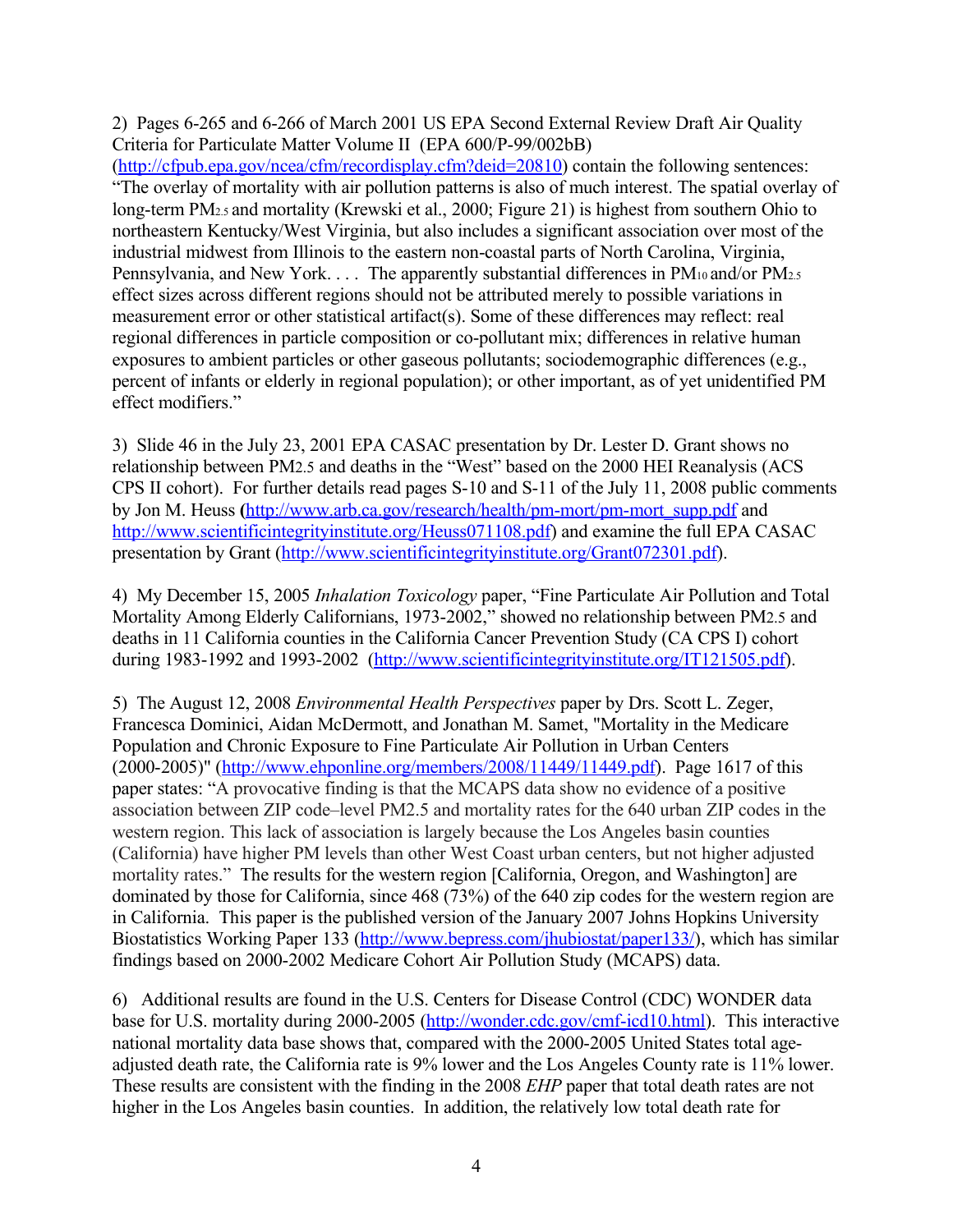California does not support the notion that diesel particulate matter or fine particulate matter causes premature deaths in California. California has the fourth lowest total age-adjusted death rate among all states.

## Example 4: Geographic Variation of Relationship Between PM2.5 and Deaths in Time Series Studies

## Paragraph from page 26:

"National-scale epidemiological studies addressing short-term effects of PM exposure using time-series analyses do not demonstrate an appreciable difference between California and other states or regions in relative risks. For example, in a publication on 91 U.S. cities addressed by the National Mortality Morbidity Air Pollution Study, **Dominici et al. (2005)** showed that the southern California relative risk was slightly higher than the national average, while that of the Northwest (which included northern California as well as Oregon, Washington) was slightly lower than the national average. A simple average of the southern California and Northwest relative risks gives a value almost identical to the national average. A recent publication investigating PM2.5 mortality in 27 large communities around the U.S. **(Franklin et al. 2007)** found that the C-R function was above the national average for San Diego and Sacramento but below the national average and insignificant for Riverside and Los Angeles. It should be noted that the cohort study by Jerrett et al. (2005a) did find a statistically significant effect for the Los Angeles metropolitan area, once exposure was estimated with more geographic precision. Thus, the available evidence does not provide any rationale for excluding relative risks derived from studies across the U.S. to California."

## Response:

The results of the two time series studies cited are inaccurately described. Dominici et al. (2005) presented only PM10 results and made no mention of PM2.5 in California or elsewhere in the U.S. [\(http://www.scientificintegrityinstitute.org/JTEH2005.pdf\)](http://www.scientificintegrityinstitute.org/JTEH2005.pdf). It is entirely inappropriate and misleading to cite this study as being relevant to PM2.5 relationships throughout the U.S. The Franklin et al. (2007) relative risks (RR) are described inappropriately. A properly weighted average of results for the 5 counties in California yields  $RR = 1.0009 (0.9972 - 1.0046)$ , where as the results for all 27 U.S. counties analyzed in the paper showed RR=1.0121 (1.0029-1.0214) [\(http://www.scientificintegrityinstitute.org/JESEE2005.pdf\)](http://www.scientificintegrityinstitute.org/xxxx2005.pdf). Thus, the results of Franklin et al (2007) support the above evidence of geographic variation in the relationship between PM2.5 and deaths in the U.S., with no current relationship in California.

## Example 5: Misrepresentation of July 11, 2008 CARB Teleconference Organized by Hien Tran

## Pages A-95 and A-96 of

## *"Appendix 5 (Public Comments and Staff Responses)*

In this appendix, we summarize the key comments received from the public on the May 22, 2008 draft report, and our responses to them."

"1. **Choice of studies for draft report** - Draft report emphasized positive studies and omits consideration of negative chronic mortality studies (i.e. Veteran's study and Enstrom (2005)). In addition, many of the studies chosen were not California-centric. . . .

Some commenters suggested that CARB put greater emphasis on the Enstrom (2006) study. CARB staff convened a teleconference with Dr. Enstrom and several prominent epidemiologists to discuss his findings. We amended that portion of the report to reflect the discussion, **which focused on two main issues: the time of follow-up since initial enrollment of the cohort, and the age of the cohort**."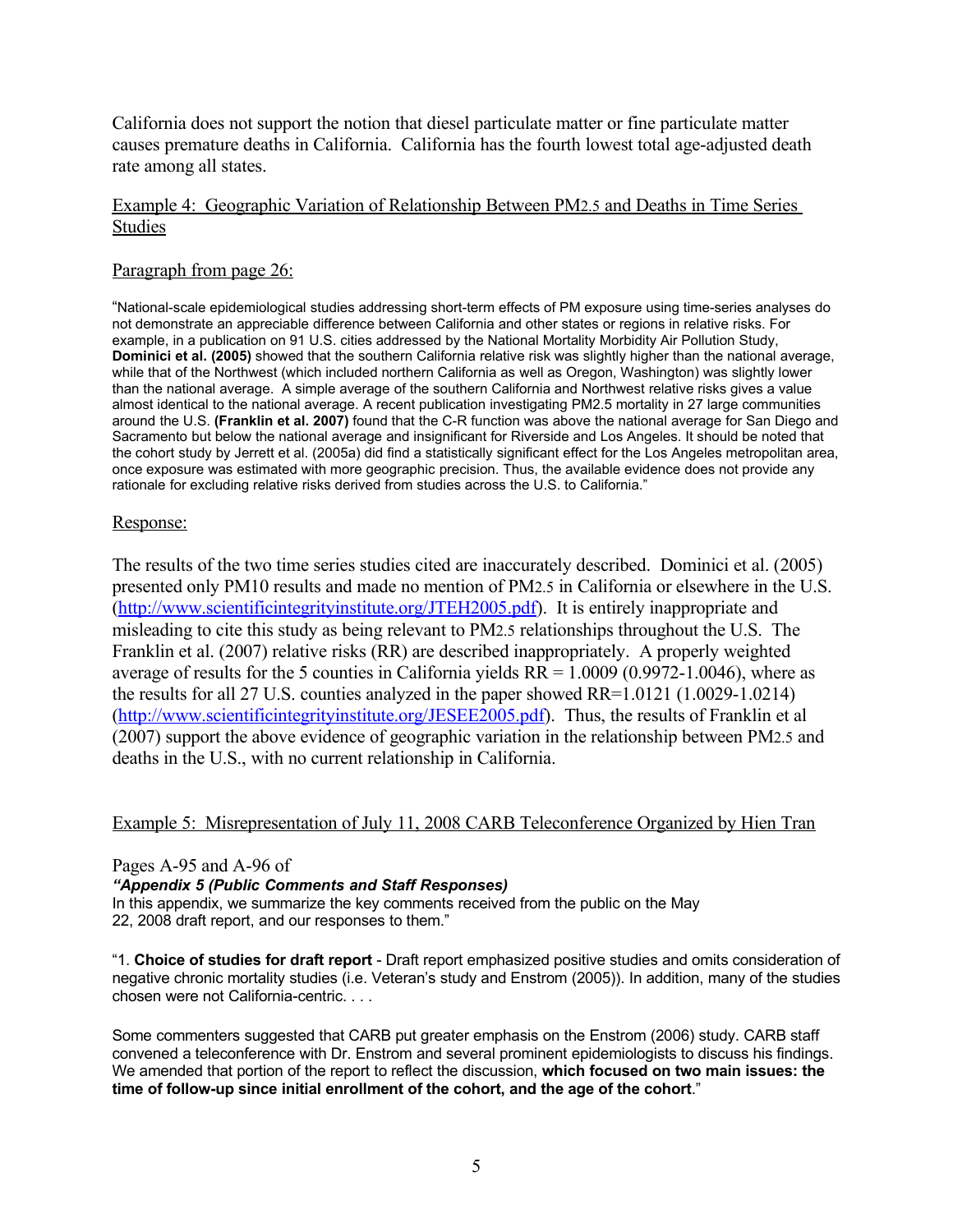# Response:

The above statement totally misrepresents the July 11, 2008 teleconference, which focused on the full July 11, 2008 agenda that I prepared in advance of the teleconference [\(http://www.scientificintegrityinstitute.org/AgendaFull071108.pdf\)](http://www.scientificintegrityinstitute.org/AgendaFull071108.pdf). While the age of the CA CPS I cohort used in my 2005 paper was noted during the discussion, the long follow-up period of my study was not discussed. Although my study used an elderly cohort, it is important to note that about 75% of all California deaths occur among residents 65+ years of age. The primary purpose of the teleconference was to correct the mischaracterization by CARB of my 2005 paper, to address the points made in my 2006 response to criticism of my 2005 paper, to address my April 22, 2008 CARB public comments, and to discuss my proposed calculation of California-specific relative risks in ACS CPS II cohort, the cohort used in the studies rated highest in the CARB Staff Report. The full text of my public comments submitted just after the teleconference are available on pages S-139 to S-141 of the complete July 11, 2007 CARB public comments [\(http://www.arb.ca.gov/research/health/pm-mort/pm-mort\\_supp.pdf](http://www.arb.ca.gov/research/health/pm-mort/pm-mort_supp.pdf) and [http://www.scientificintegrityinstitute.org/PMDeathsEnstrom071108.pdf\)](http://www.scientificintegrityinstitute.org/PMDeathsEnstrom071108.pdf).

# Example 6: Repeated Failure to Obtain California-specific Results from ACS CPS II Cohort

## Page A-104 of *"Appendix 5 (Public Comments and Staff Responses)*

#### "12. **Pope/American Cancer Society (ACS) study**

#### **Some comments are focused on Figure 21, page 197 of Krewski et al. (2000) suggest a**

**misunderstanding of the figure.** The figure is a visual overlay of the mortality and the PM2.5 surfaces as spatially modeled in one of the ACS sensitivity analyses. The figure shows that in California, the majority of the most populous regions have low to medium levels of PM2.5, and medium mortality. The exception is the Fresno area, and moving east into the Sierra Nevada Mountains. The description of the figure is on page 198, and states: "For the medium levels of pollution, intersections exist (referring to the two spatial surfaces) for high and medium mortality rates, but not for low mortality rates. Only the low fine particle category intersects with the low mortality rate category." The point of the figure was to investigate the spatial concordance between high PM2.5 and high mortality areas, not to make a statement as to specific risk in any area of the country.

We appreciate the commenter's suggestion for calculation of California-specific relative risks using the ACS CPS II cohort data. However, **CARB staff does not own or have access to this data, and consequently can not perform the requested calculations. While CARB has funded projects that use the CPS II data, the agency has no role in obtaining the necessary data**. In terms of studies on the relationship between long-term exposure to PM2.5 and mortality, recent research (Jerrett et al., 2005a) into spatial variability in PM2.5 concentrations across regions, for example the Los Angeles area, shows that exposure assessments based on county level monitoring, as used in Enstrom (2005) and the various Pope et al. papers (1995, 2002, 2004), do not adequately represent population exposure, and introduce a bias toward the null. Consequently, we question the utility of an analysis that relies on what is not currently viewed as the best exposure estimation methodology."

#### Response:

As discussed points 1-3 in Example 3, there is no "misunderstanding" of Figure 21 from the HEI Reanalysis. Figure 21 shows clear geographic variation with RR below 1.00 in California. Slide